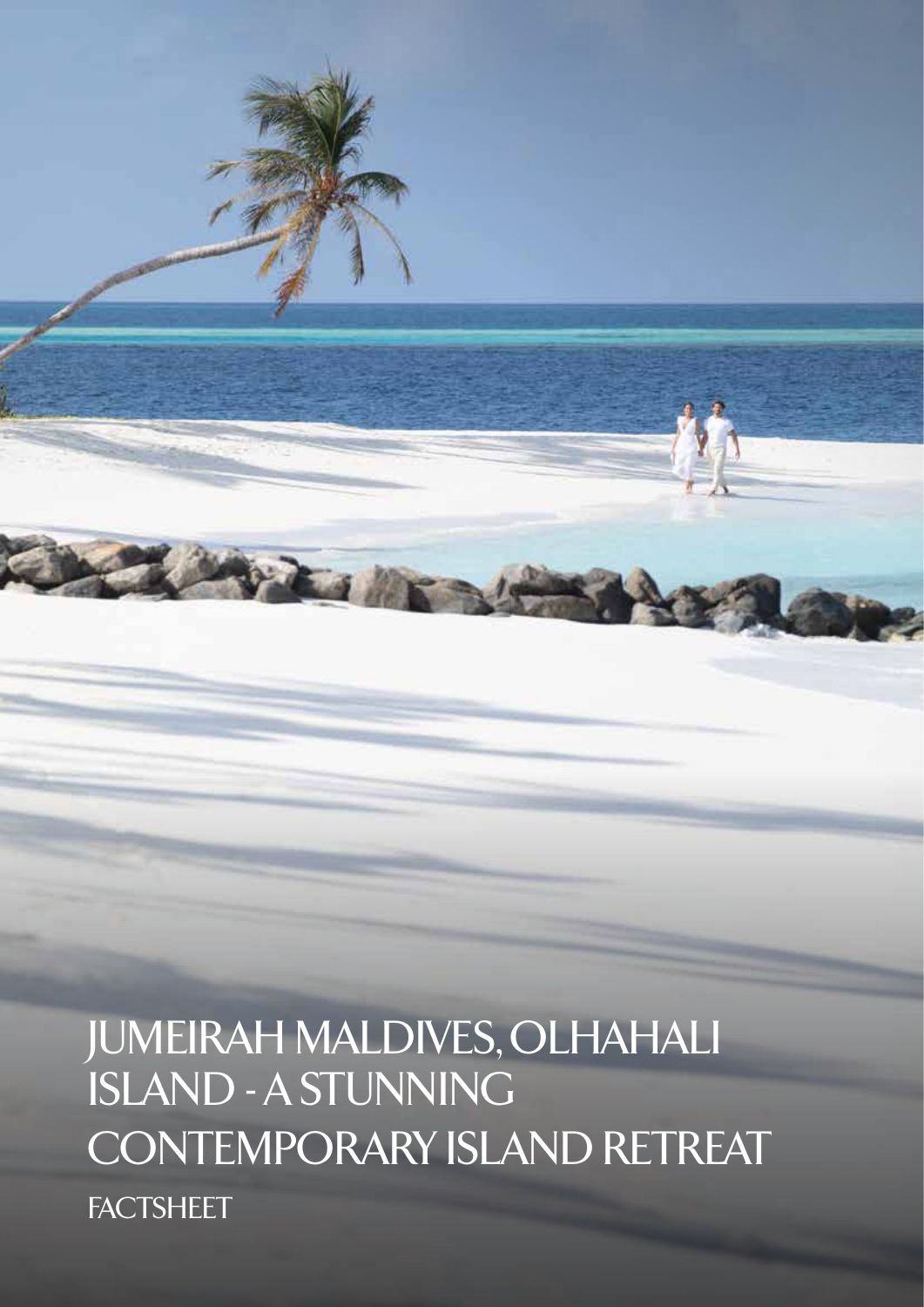

This all-villa luxury resort stands out for its spectacular location, tucked away in the crystalline turquoise waters of the North Malé Atoll, just an hour by speedboat, or 15 minutes by sea plane from Malé Airport.

In one of the most picturesque settings in this stunning archipelago, Jumeirah Maldives Olhahali Island's idyllic location offers privacy for romantic getaways, a blissful island retreat for friends and family and experiences to suite the more active traveller.

The resort's surprising panoramic architecture and calming interiors are the work of sophisticated Singaporean design studio, Miaja, who have created an elegant contemporary ethos in harmony with the natural environment, echoing modern Mediterranean chic – a design that sets it apart from the rest.

Set amid lush green vegetation, every aspect of the resort's architecture and design has been considered to deliver breath-taking vistas across the Indian Ocean and create an exceptional barefoot experience from the moment you arrive on this island paradise.

## **UPLIFTING LUXURY**

Disrupting the Maldivian mould, traditional thatched villas are replaced with over-sized, penthouse residences demonstrating forward-thinking design for the Indian Ocean.

## **NATURALLY BEAUTIFUL**

Inspiring nautical forms and tones enhance this intimate resort elegantly styled by Singaporean design group MIAJA, in a scheme that blends super panache yacht with a vibrant Mediterranean chic pulse. Each of the 67 residences are bathed in natural light with floor to ceiling windows framing the panoramic views of the palm fringed beaches and endless ocean vistas. These contemporary island retreats offer spacious luxury living starting from 350 sqm for a one-bedroom villa.

## **A NEW PERSPECTIVE**

A first for the Maldives, each residence is crowned with a 120 sqm roof terrace - a magnificent private deck overlooking the lagoon, from which guests have a unique perspective to marvel over the island's beauty. Barbecues, private cinema, yoga plinth, starlit dinners and outdoor games - experiences to cater to discerning travellers who appreciate originality.

## **DISTANCES**

- 60-minute speedboat journey from Velana International Airport
- 15-minute seaplane journey from Velana International Airport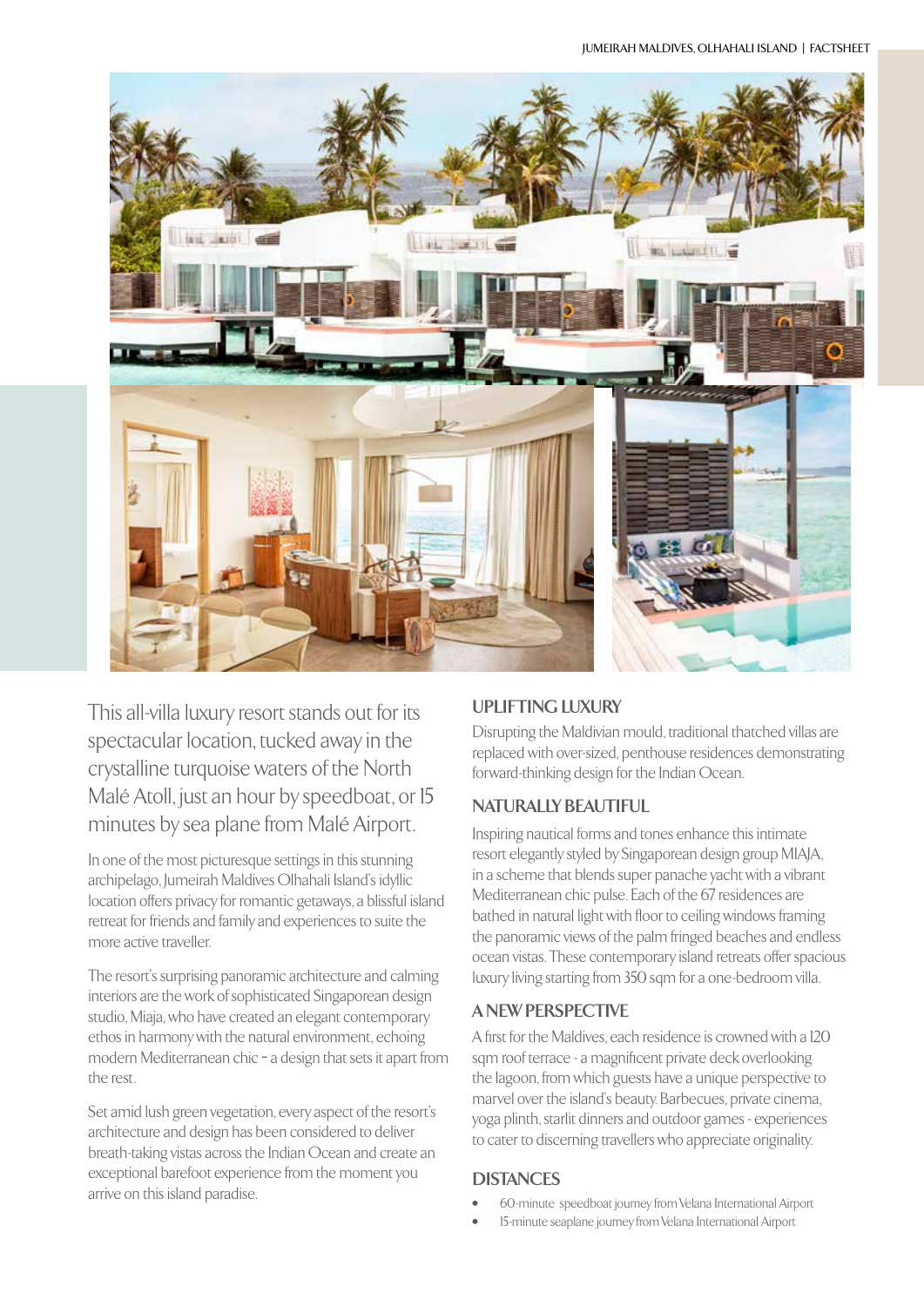

# ACCOMMODATION

## **ONE-BEDROOM ACCOMMODATION**

• Beach Villas

Indoor 110 sqm / overall 351 sqm One-bedroom villa located on the beach with designated living room, unparalleled views from rooftop terrace and private Infinity Pool 7\*3.5\*1.2.

• Water Villas

#### 110 sqm / overall 351 sqm

One-bedroom over-water villa located on the North lagoon. Designated living room, private rooftop terrace and infinity pool 7\*3.5\*1.2.

• Deluxe Water Villas

110 sqm / overall 351 sqm One-bedroom over-water lagoon villa with endless views of the Indian Ocean. Designated living room, private rooftop terrace and infinity pool 7\*3.5\*1.2.

• Prestige Water Villas

128 sqm / overall 369 sqm

One-bedroom over-water lagoon villa with uninterrupted views of the Indian Ocean. Designated living room and family size dining area, extended rooftop terrace and private infinity pool 7\*3.5\*1.2.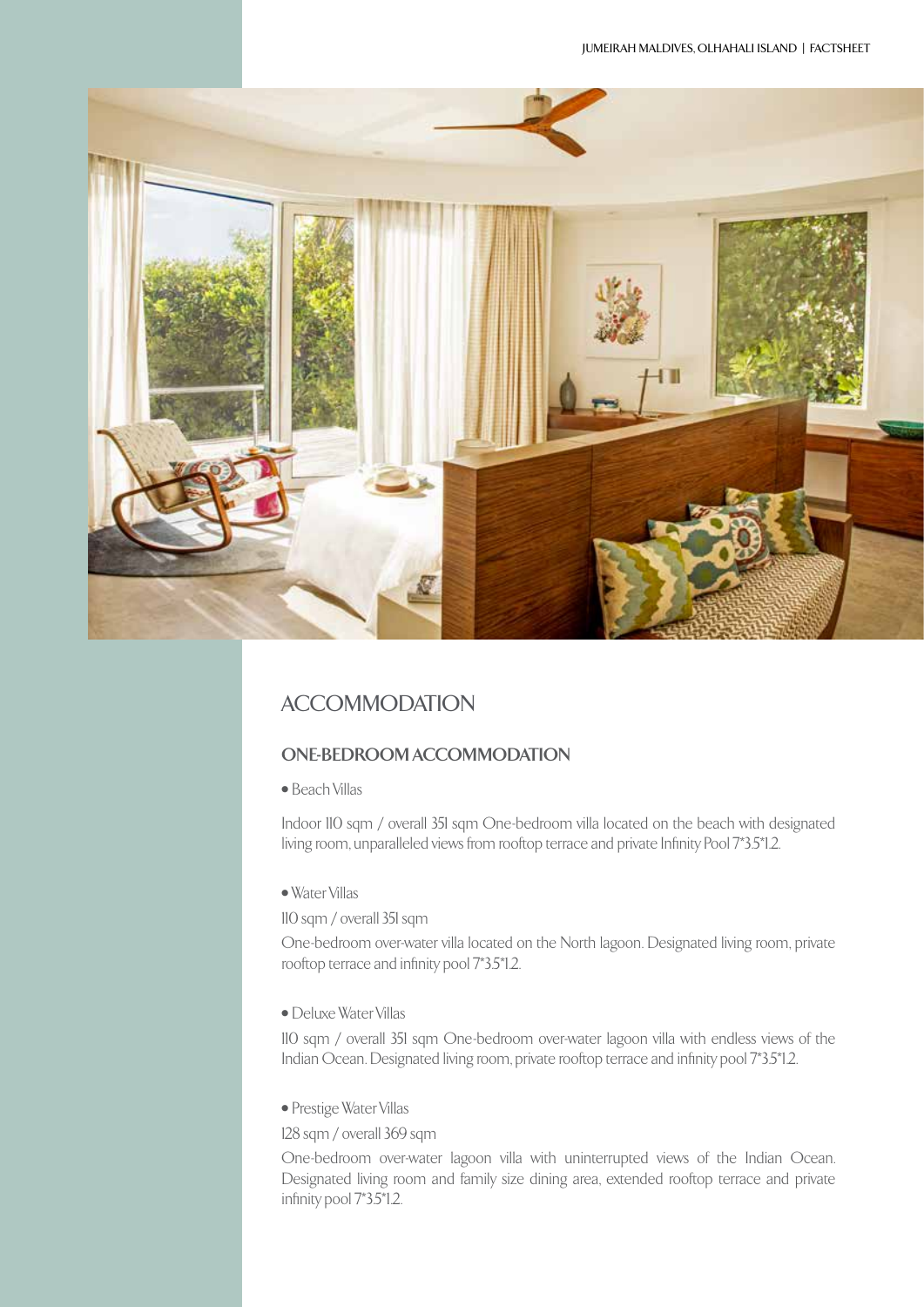

#### **TWO- BEDROOM ACCOMMODATION**

#### **• Beach Residences**

205 sqm / overall 680 sqm Two-bedroom residence located on the beach, with spacious private Infinity Pool 14.3\*4.2\*1.2 and extended rooftop terrace.

#### **• Water Residences**

205 sqm / overall 680 sqm Two-bedroom residence located overwater with spacious private Infinity Pool 14.3\*4.2\*1.2 and extended rooftop terrace.

#### **THREE- BEDROOM ACCOMMODATION**

#### **• Three-Bedroom Beach Retreat with Pool** 389 sqm / overall 970 sqm

Three-bedroom retreat located on the beach featuring dedicated living room, walk-in closets and steam, sauna, private fitness area, private beach area and a private Infinity pool 18\*6.3\*1.2.

## **• Three-Bedroom Water Retreat with Pool**

#### 389 sqm / overall 997 sqm

Three-bedroom retreat located over the lagoon featuring ded-icated living room, walk-in closets and steam, sauna, private fitness area, possible villa access by yacht thanks to private docking facilities and a private Infinity pool  $18*6.3*12$ 

| Room type                                    | <b>Units</b>   | Interior (sqm) | Overall (sqm) |
|----------------------------------------------|----------------|----------------|---------------|
| <b>Three-Bedroom Water Retreat with Pool</b> |                | 389            | 997           |
| <b>Three-Bedroom Beach Retreat with Pool</b> |                | 389            | 970           |
| <b>Two-Bedroom Water Residence with Pool</b> | $\overline{4}$ | 205            | 680           |
| <b>Two-Bedroom Beach Residence with Pool</b> | $\overline{4}$ | 205            | 680           |
| <b>Prestige Water Villa with Pool</b>        | 5              | 128            | 369           |
| <b>Beach Villa with Pool</b>                 | 15             | 110            | 351           |
| Deluxe Water Villa with Pool                 | 31             | 110            | 351           |
| Water Villa with Pool                        | 6              | 110            | 351           |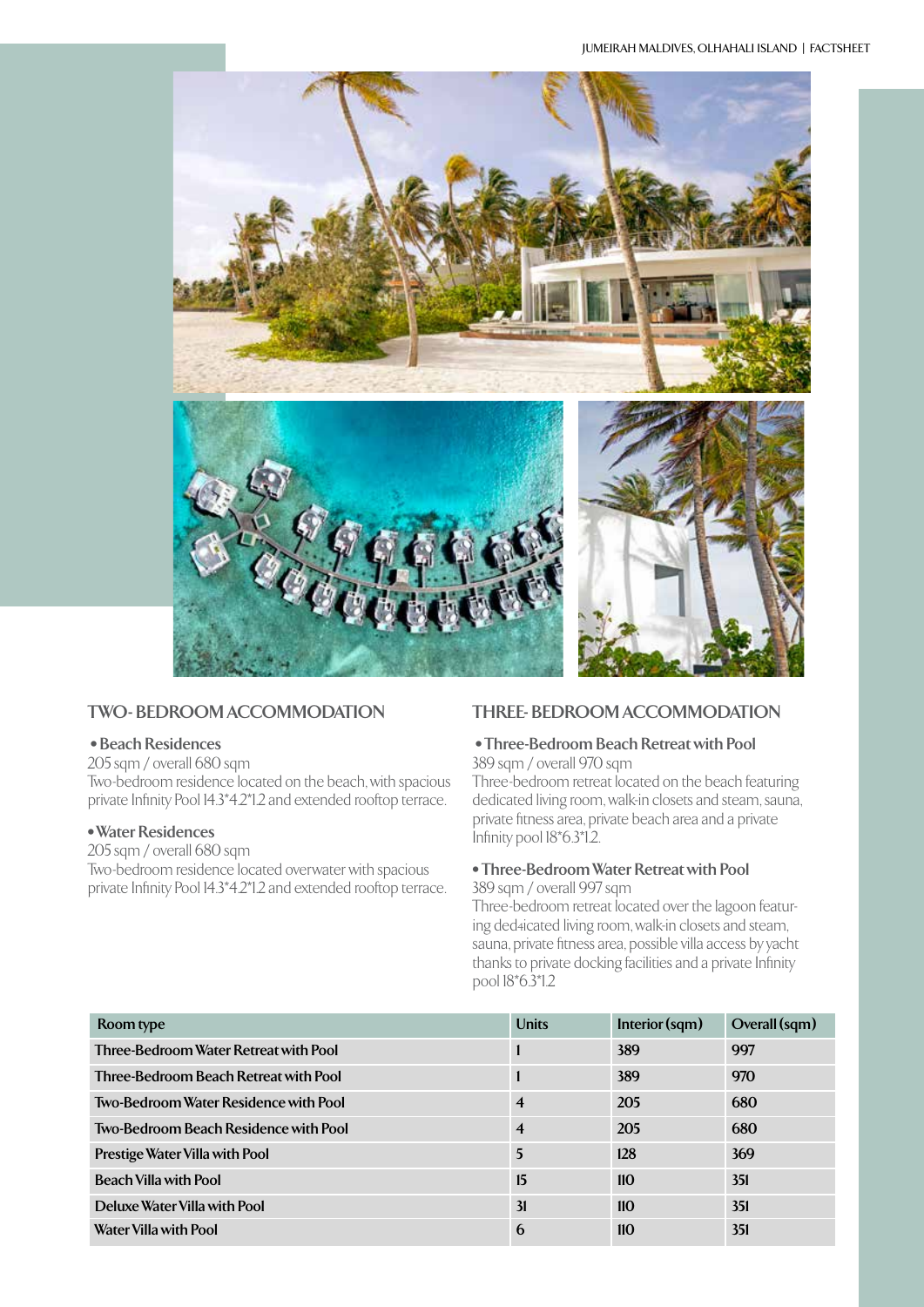

# DINING & ENTERTAINMENT

Delivering Jumeirah Group's famed culinary offering through exceptional signature dining experiences, guests at Jumeirah Maldives Olhahali Island can indulge in flavour-packed menus across a range of culinary experiences around the island:

## **SHIMMERS**

This Mediterranean restaurant offers exceptional dining experiences in a vibrant beach club setting, delivering the ultimate in casual alfresco dining. Shimmers features exquisite Mediterranean cuisine, set against a backdrop of amazing sunrises, breath-taking ocean views and a chilled ambience, thanks to its resident DJ and regular live music performances.

# **KAYTO**

Captivating guests over dinner with its exotic blend of Peruvian and Japanese cuisine known as 'Nikkei', KAYTO offers guests a memorable experience of authentic flavours and true culinary craftmanship.

## **GLOW**

Glow offers all-day dining with a variety of international dishes, celebrating healthy eating and fresh produce with a picture-perfect setting overlooking the crystal waters of the Indian ocean. Its expansive terrace offers guests a wonderfully relaxed al fresco experience and beautiful views of the Maldivian sunsets.

## **PRIVATE DINING**

Those looking to celebrate special occasions can enjoy a romantic dinner experience with private set up on the pier.

## **GELATERIA**

Guests can treat themselves and the little ones to artisan ice cream and frozen yoghurts served in homemade waffle cones.

# **CAFÉ LOUNGE**

Coffee spot with a view, made by our master baristas.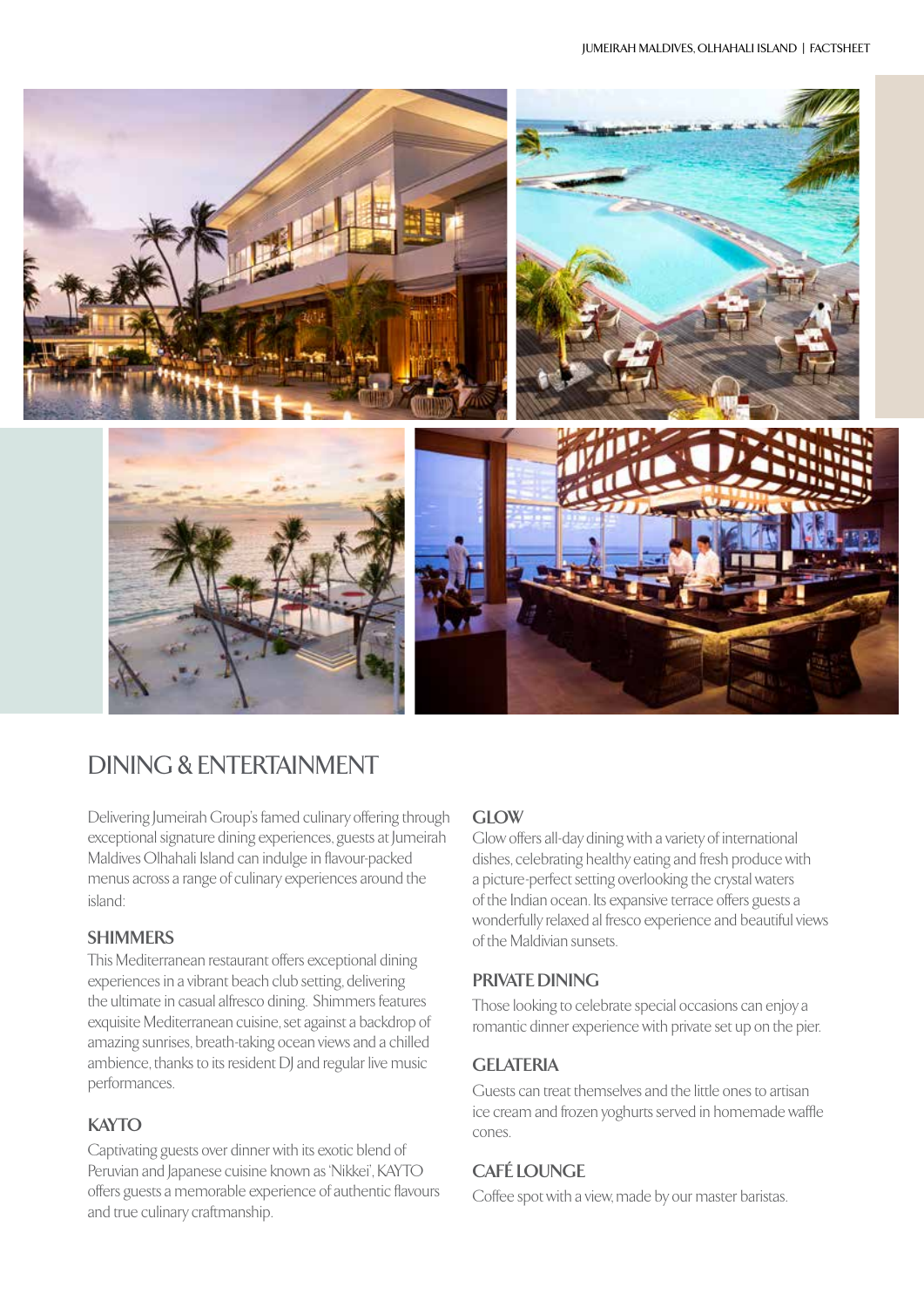

# **WELLNESS AND LEISURE**

#### **TALISE SPA**

The globally renowned Talise Spa, with its six overwater treatment rooms, offers unfettered access to wellness and relaxation with a range of therapeutic and re-energising treatments. There are daily yoga classes at this tropical paradise, making your wellness routine even more rewarding.

- 5 exclusive overwater spa treatment villas
- 1 overwater beauty salon including hairdressing services
- Common relaxation area
- 1 Talise Spa boutique
- Sauna and fitness centre
- Rooftop yoga
- Spa for children
- Yoga for children

#### **WATERSPORTS AND ACTIVITIES**

All non-motorised sports are complimentary such as canoes, stand-up paddle boards, windsurfing equipment, pedal boats, snorkelling (mask and fins).

Guest can also engage in various other activities at an additional cost including: waterskiing, jet-skiing, kite surfing, flyboarding, parasailing, PADI scuba diving courses and certifications, catamaran trips, customised excursions and private trips by speedboat, luxury yacht or characterful dhoni.. Other activities available upon request include: morning and sunset fishing trips, manta ray trips, turtle quests, dolphin trips, snorkelling lessons, local island excursions, Seabob, banana boat and doughnut rides, sunset cruises, night snorkelling, semi- submarine and parasailing. These activities are subject to availability and will incurr an additional charge.

Extensive amenities at the all-villa resort include an infinity pool overlooking the Indian Ocean, fringed with a sunken deck boasting oversized cushions for that indulgent comfort. The resort also includes another large pool at the beachclub, a billiard hut, as well as tennis and beach volleyball courts.

Appealing to families is a splash waterpark and indoor play area for kids, while an outdoor cinema screens family favourites beachside as well as blockbusters more suitable for older audiences.

#### **RESORT FACILITES**

- Art Studio
- Tennis court
- Shutterfish Studio
- Jewelry Boutique by Orofini
- Souvenir boutique
- Billiard table
- Beach volleyball
- 2 meetings rooms
- Kids club and babysitting service
- Cinema Paradiso
- Fashion boutique
- Babysitting service (on request)

**OTHER SERVICES**

• 24h in-villa dining • Complimentary Wi-Fi • Private yacht charter • On-site doctor • Laundry service

- Wedding and vow-renewal ceremonies
- Private dining
- Private rooftop cinema screening
- Master Chef for adults
- Cake boss for kids